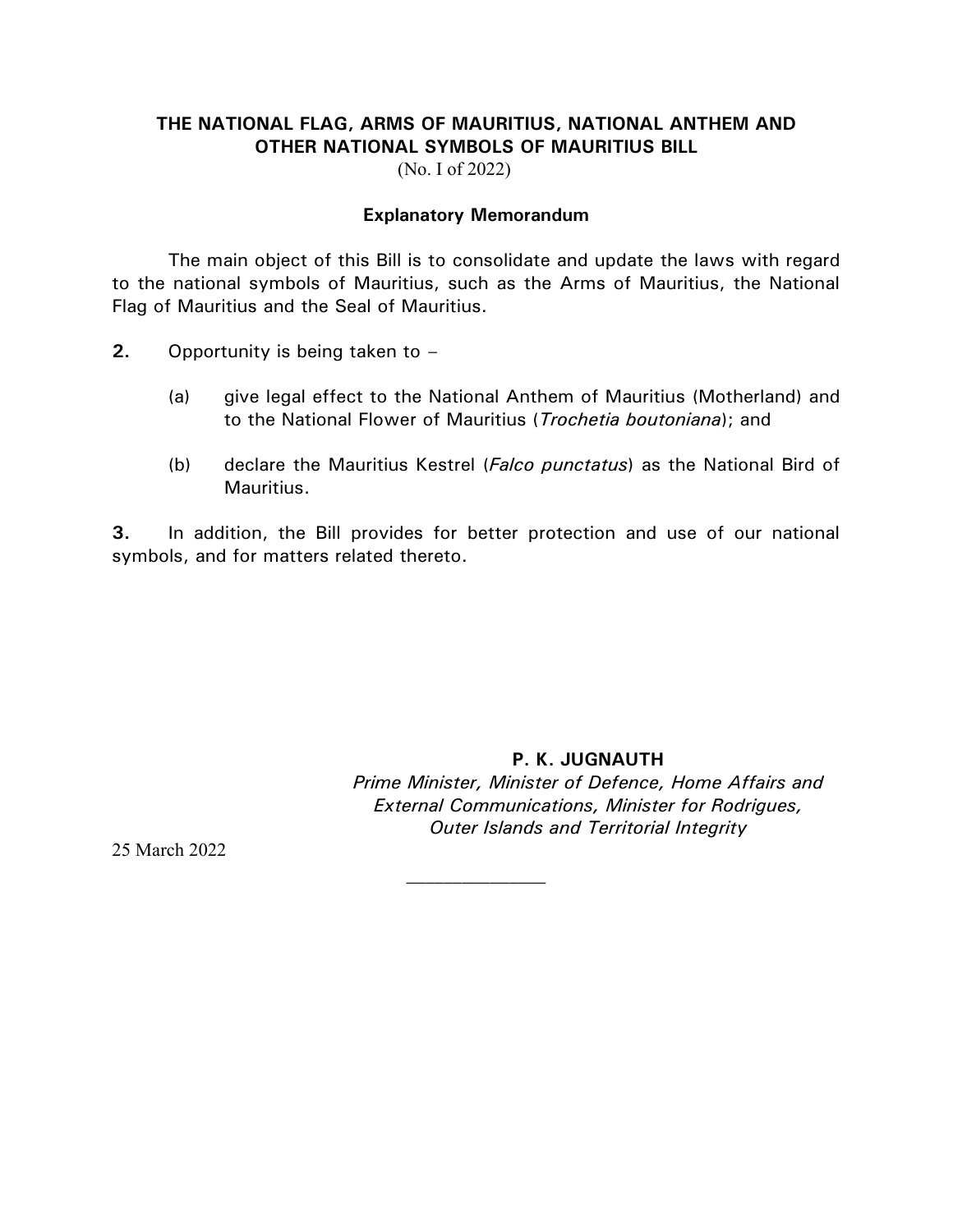## **THE NATIONAL FLAG, ARMS OF MAURITIUS, NATIONAL ANTHEM AND OTHER NATIONAL SYMBOLS OF MAURITIUS BILL**

(No. I of 2022)

## ARRANGEMENT OF CLAUSES

#### *Clause*

#### **PART I – PRELIMINARY**

- 1. Short title
- 2. Interpretation
- 3. Application of Act **PART II – NATIONAL SYMBOLS**
- 4. Arms of Mauritius
- 5. National Flag of Mauritius
- 6. National Anthem of Mauritius
- 7. Seal of Mauritius
- 8. National Flower of Mauritius
- 9. National Bird of Mauritius
- 10. Other national symbol **PART III – PROTECTION OF NATIONAL SYMBOLS**
- 11. Insulting national symbols
- 12. Prohibition from altering Arms of Mauritius, National Flag, National Anthem and Seal of Mauritius
- 13. Prohibition from improper exhibition of Arms of Mauritius and National Flag
- 14. Prohibition from counterfeiting or making use of Seal of Mauritius
- 15. Prohibition from improper use of Arms of Mauritius, National Flag and National Anthem

#### **PART IV – MISCELLANEOUS**

- 16. Offences and jurisdiction
- 17. Regulations
- 18. Repeal
- 19. Consequential amendments
- 20. Saving provision
- 21. Commencement FIRST SCHEDULE SECOND SCHEDULE THIRD SCHEDULE

# **A BILL**

## **To consolidate and update the laws with regard to the national symbols of Mauritius, to provide better protection and use of our national symbols, and to provide for matters related thereto**

ENACTED by the Parliament of Mauritius, as follows –

## **PART I – PRELIMINARY**

#### **1. Short title**

This Act may be cited as the National Flag, Arms of Mauritius, National Anthem and Other National Symbols of Mauritius Act 2022.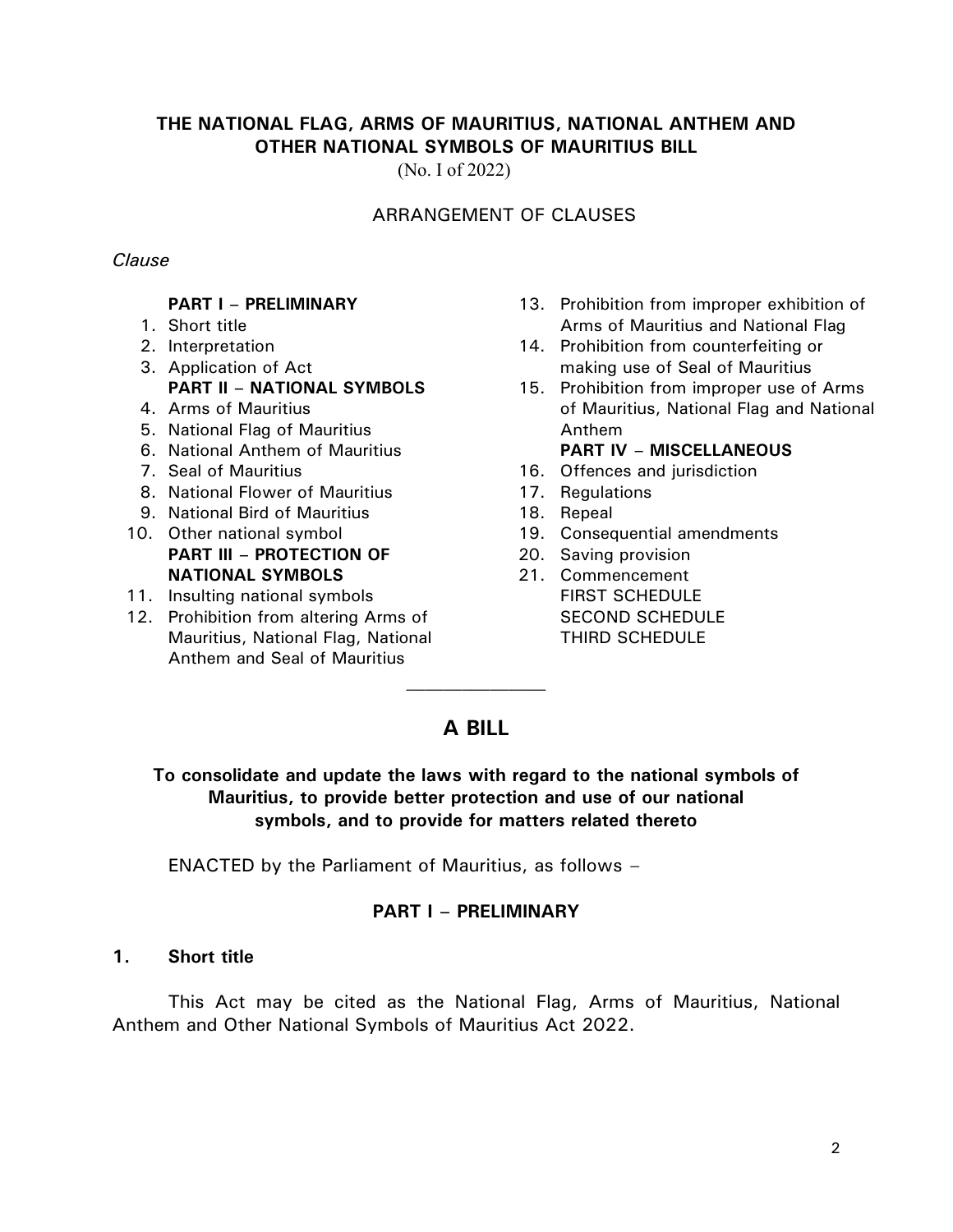### **2. Interpretation**

In this  $Act -$ 

"Arms of Mauritius" –

- (a) means the Arms of Mauritius referred to in section 4; and
- (b) includes, for the purposes of sections  $11(2)$  and  $12(1)(a)$ , any picture, painting, drawing or photograph, or such other visible representation of the Arms of Mauritius made of any substance or represented on any substance;

"National Anthem" means the National Anthem of Mauritius referred to in section 6;

"National Bird" means the National Bird of Mauritius specified in section 9;

"National Flag" –

- (a) means the National Flag of Mauritius referred to in section 5; and
- (b) includes, for the purposes of sections  $11(2)$  and  $12(1)(a)$ , any picture, painting, drawing or photograph, or such other visible representation of the National Flag made of any substance or represented on any substance;

"National Flower" means the National Flower of Mauritius specified in section 8;

"national symbol" –

- (a) means the Arms of Mauritius, the National Flag, the National Anthem, the Seal of Mauritius, the National Flower and the National Bird; and
- (b) such other national symbol as may be designated under section  $10(1)$ ;

"Seal of Mauritius" –

- (a) means the Seal of Mauritius referred to in section 7; and
- (b) includes, for the purposes of sections  $11(2)$  and  $12(1)(a)$ , any picture, painting, drawing or photograph, or such other visible representation of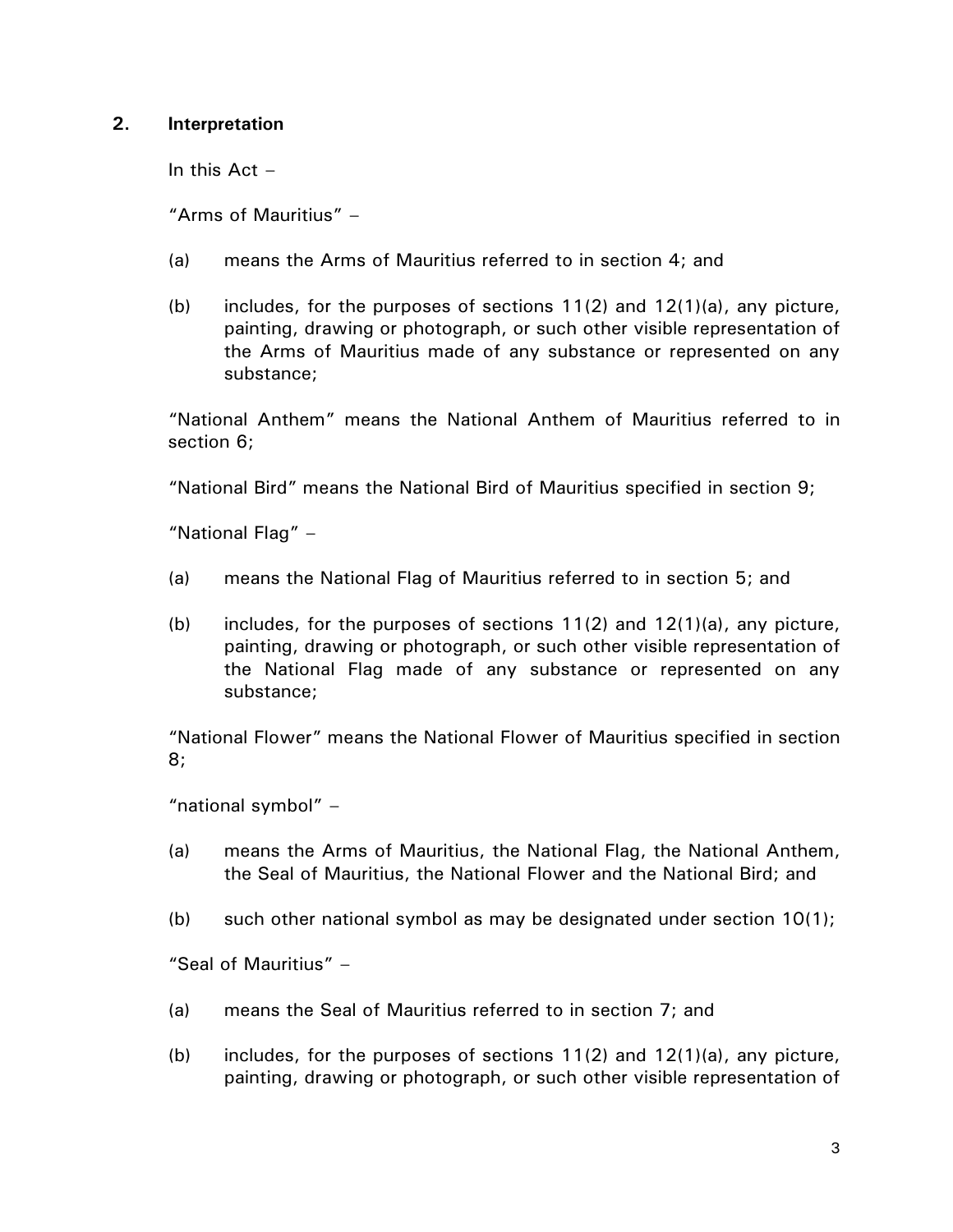the Seal of Mauritius made of any substance or represented on any substance;

"type of National Flag" means the mast flag, desk flag or handheld flag, car flag or such other type as may be prescribed.

## **3. Application of Act**

This Act shall bind the State.

## **PART II – NATIONAL SYMBOLS**

## **4. Arms of Mauritius**

(1) The armorial ensigns and supporters of Mauritius, as set out and described in Part I of the First Schedule, shall be the Arms of Mauritius.

(2) The colours of the Arms of Mauritius, including its colour codes, shall be as specified in Part II of the First Schedule.

(3) Subject to this Act, the Arms of Mauritius shall be used solely on every official correspondence and activities of the Government, or as may be permitted by law.

## **5. National Flag of Mauritius**

(1) The National Flag of Mauritius shall be the symbol of the Government and the people of Mauritius.

(2) The National Flag, including its national colours with their corresponding symbolic meaning, shall be as set out and described in Part I of the Second Schedule.

(3) The standard size and dimension for any type of National Flag and the colour codes and materials to be used in relation to any type of National Flag shall be as specified in Part II of the Second Schedule.

(4) The National Flag shall be for general use in Mauritius and, where appropriate, for international purposes.

## **6. National Anthem of Mauritius**

(1) The National Anthem of Mauritius shall be the "Motherland".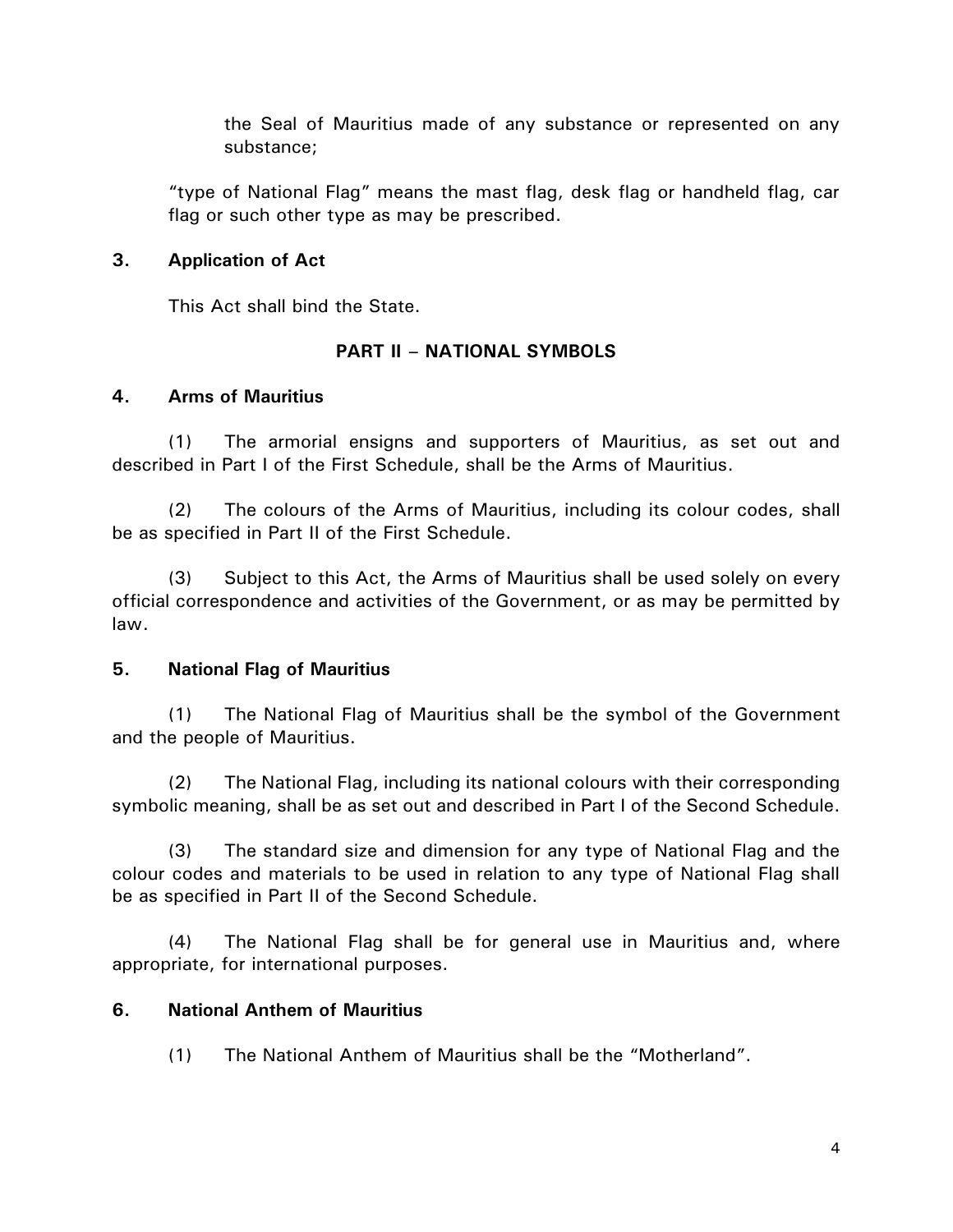(2) The lyrics of the National Anthem shall be as specified, and its music and melody shall be as described, in Part I and Part II of the Third Schedule, respectively.

### **7. Seal of Mauritius**

(1) The Seal of Mauritius shall be a seal of the Government bearing the Arms of Mauritius.

(2) The seal of Mauritius shall be used solely on every official correspondence and activities of the Government, or as may be permitted by law.

#### **8. National Flower of Mauritius**

The National Flower of Mauritius shall be the *Trochetia boutoniana*.

#### **9. National Bird of Mauritius**

The National Bird of Mauritius shall be the Mauritius Kestrel (*Falcao punctatus*).

#### **10. Other national symbol**

(1) Subject to the approval by resolution of the Assembly, the President may, by Order, designate a national symbol.

(2) The Prime Minister may make such regulations as he thinks fit with regard to the national symbol designated under subsection (1).

## **PART III – PROTECTION OF NATIONAL SYMBOLS**

#### **11. Insulting national symbols**

(1) No person shall, by any means, or in any manner, bring into hatred, ridicule or dishonour, a national symbol or the national symbol of any other State.

(2) No person shall, without lawful authority, burn, mutilate or otherwise destroy or damage the Arms of Mauritius, the National Flag or the Seal of Mauritius.

(3) Any person who contravenes subsection (1) or (2) shall commit an offence and shall, on conviction, be liable to a fine not exceeding one million rupees and to penal servitude.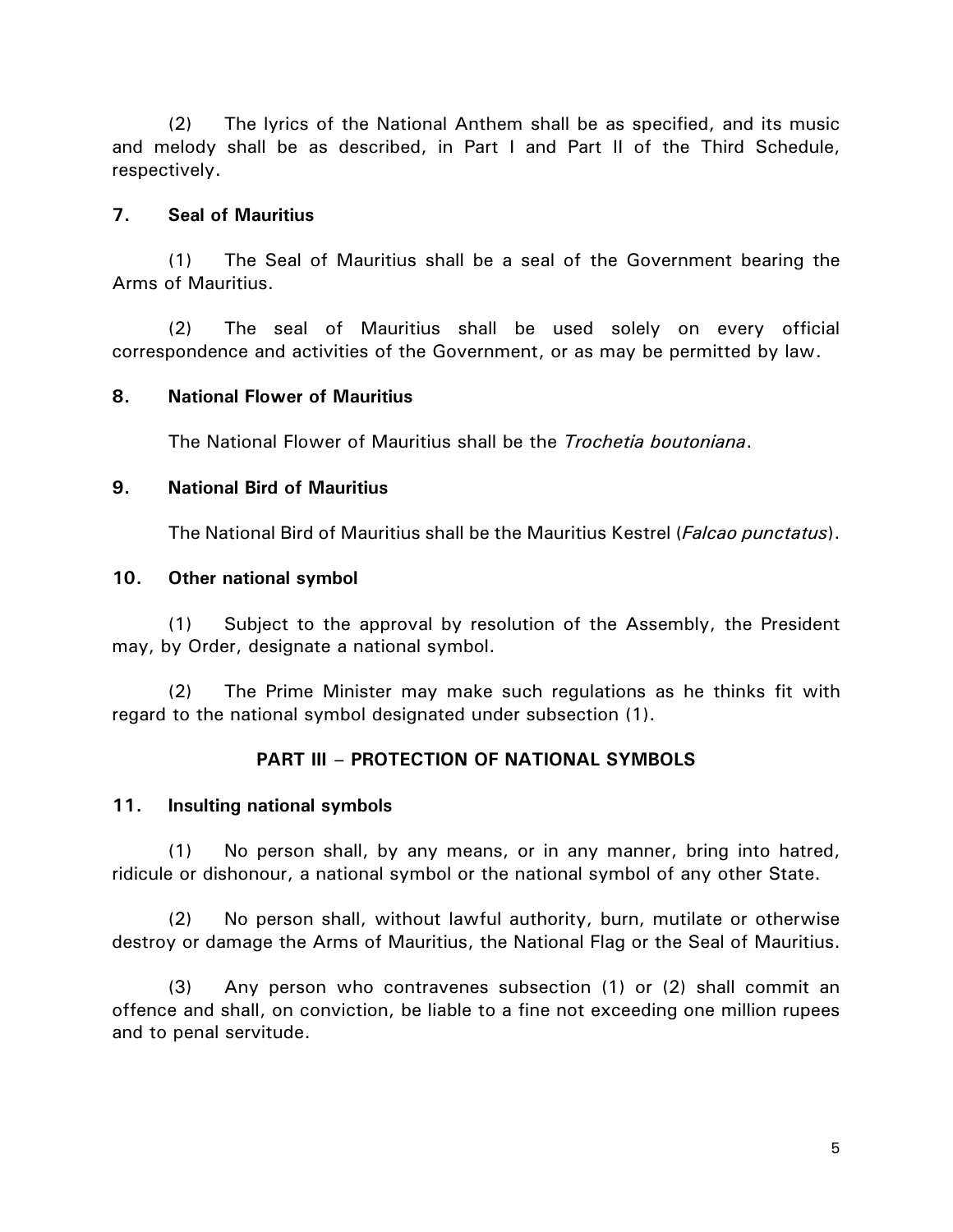## **12. Prohibition from altering Arms of Mauritius, National Flag, National Anthem and Seal of Mauritius**

- (1) No person shall
	- (a) alter the Arms of Mauritius, the National Flag or the Seal of Mauritius by placing thereon any letter, emblem or representation or by any other manner whatsoever;
	- (b) alter the lyrics, or the music and melody, of the National Anthem.

(2) Any person who contravenes subsection (1) shall commit an offence and shall, on conviction, be liable to a fine not exceeding 100,000 rupees and to imprisonment for a term not exceeding 2 years.

#### **13. Prohibition from improper exhibition of Arms of Mauritius and National Flag**

- (1) Subject to this section, no person shall
	- (a) exhibit as the Arms of Mauritius or the National Flag which is not as described in Part I of the First Schedule or Part I of the Second Schedule, as the case may be;
	- (b) exhibit on any item or article an image of the Arms of Mauritius or the National Flag which is not as described in Part I of the First Schedule or Part I of the Second Schedule, as the case may be.

(2) No person shall commit an offence under subsection (1) where that person is a minor who, in good faith and in the course of educational or social activities, represents the Arms of Mauritius or the National Flag which is not as described in Part I of the First Schedule or Part I of the Second Schedule, as the case may be.

(3) Notwithstanding subsection (1), a person may, on the occasion of a national event, exhibit a flag as the National Flag or exhibit on any item or article an image of the National Flag as the National Flag –

- (a) without that flag, or any image of the National Flag, complying with the size and dimension as specified in Part II of the Second Schedule; but
- (b) subject to that flag, or image of the National Flag, being displayed horizontally and bearing the colours red, blue, yellow and green in that order.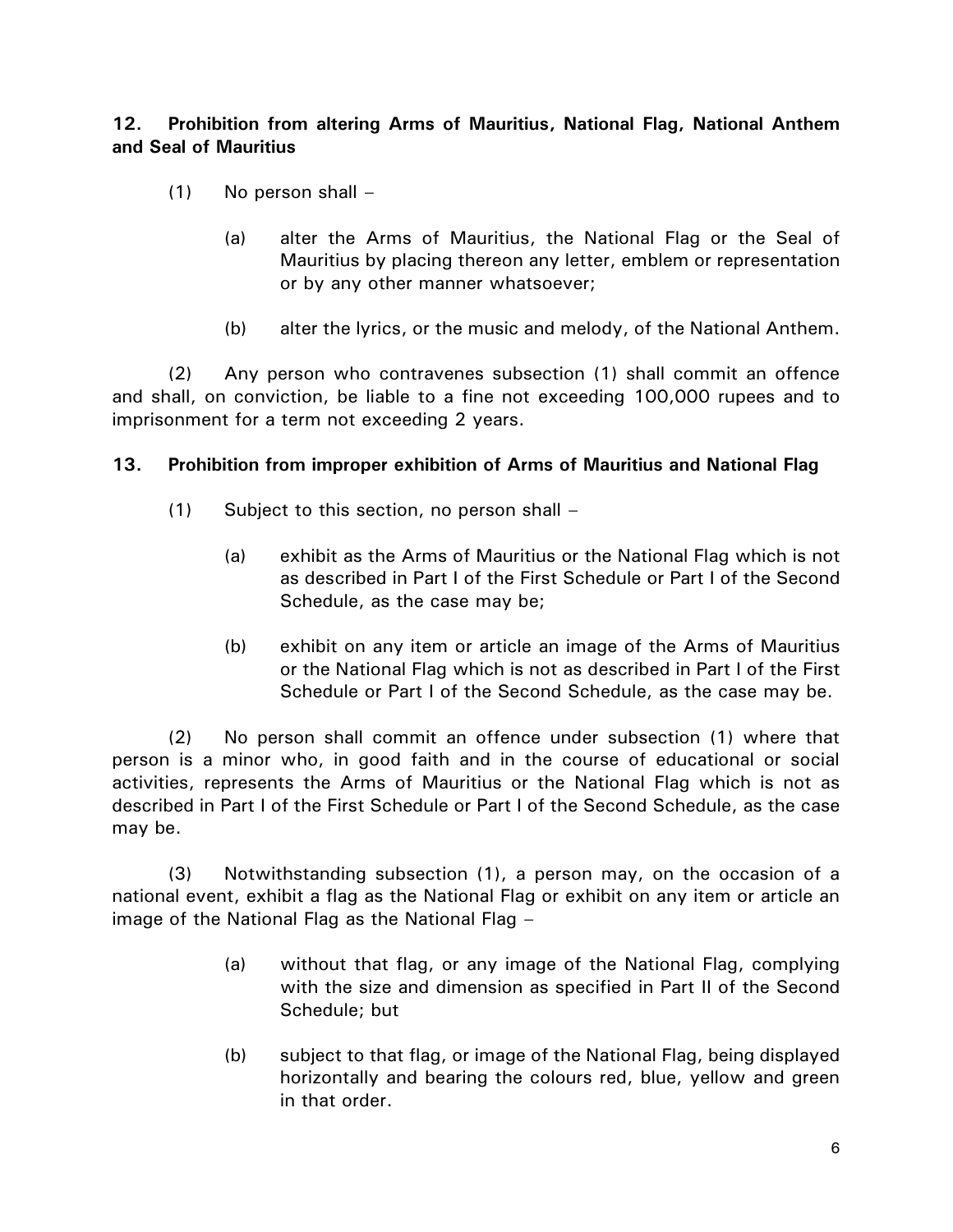(4) It shall be a defence for a person charged with an offence under subsection (1)(b) to show that any variance between the image on the item or article and the Arms of Mauritius and the National Flag as described in Part I of the First Schedule or Part I of the Second Schedule, as the case may be, is the consequence of the ordinary use of the item or article.

(5) Any person who contravenes subsection (1) shall commit an offence and shall, on conviction, be liable to a fine not exceeding 100,000 rupees and to imprisonment for a term not exceeding 2 years.

 $(6)$  In this section –

"national event" means the Independence Day and the Republic Day or such other event as may be prescribed.

## **14. Prohibition from counterfeiting or making use of Seal of Mauritius**

- (1) No person shall
	- (a) counterfeit the Seal of Mauritius or make use of such counterfeit seals; or
	- (b) in connection with any business, trade, calling, advertising or any professional or public activity, make use of the Seal of Mauritius.

(2) Any person who contravenes subsection (1) shall commit an offence and shall, on conviction, be liable to a fine not exceeding one million rupees and to penal servitude.

## **15. Prohibition from improper use of Arms of Mauritius, National Flag and National Anthem**

(1) No person shall, without the written authorisation of the Prime Minister –

- (a) in connection with any business, trade, calling, advertising or any professional or public activity, make use of the Arms of Mauritius, the National Flag or the National Anthem, or any image thereof; or
- (b) offer for sale or sell any article, or any matter, whether produced by technological means, in electronic medium or otherwise,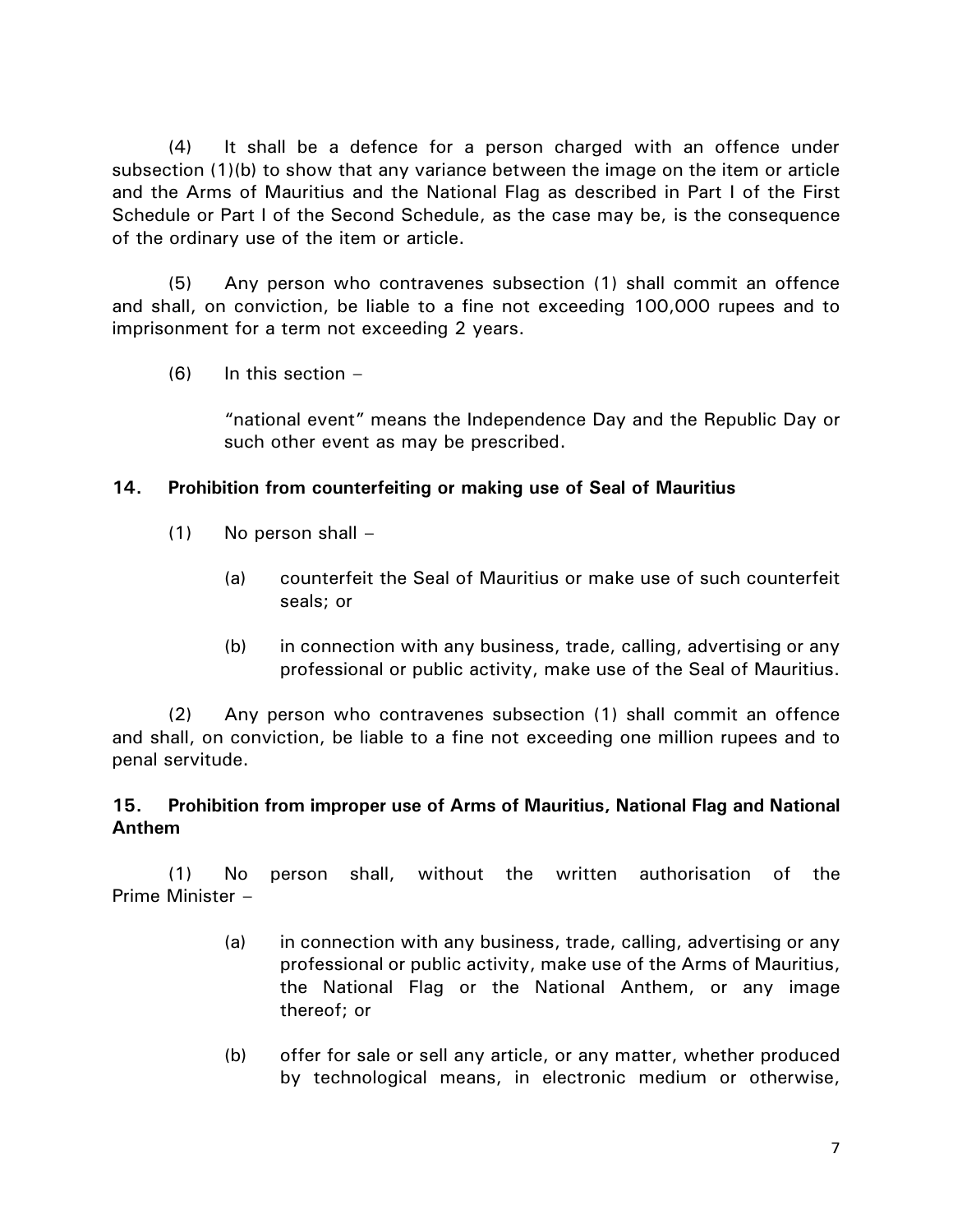bearing the Arms of Mauritius, the National Flag or the National Anthem.

(2) Subsection (1) shall not apply to any public activity of the Government.

(3) Any person who contravenes subsection (1) shall commit an offence and shall, on conviction, be liable to a fine not exceeding 100,000 rupees and to imprisonment for a term not exceeding 2 years.

## **PART IV – MISCELLANEOUS**

## **16. Offences and jurisdiction**

(1) Any person who otherwise contravenes this Act shall commit an offence and shall, on conviction, be liable to a fine not exceeding 100,000 rupees and to imprisonment for a term not exceeding 2 years.

(2) Where an offence is committed in respect of the Arms of Mauritius or the National Flag, it shall not be a defence to any person that the Arms of Mauritius or the National Flag did not bear the colour codes as specified in Part II of the First Schedule or Part II of the Second Schedule, as the case may be.

(3) No prosecution shall be instituted in relation to an offence under this Act except on information filed with the consent of the Director of Public Prosecutions.

(4) (a) Any act alleged to constitute an offence under this Act and which is committed outside Mauritius by a person shall, regardless of whether or not the act constitutes an offence or not at the place of its commission, be deemed to have been committed in Mauritius where that person is found to be in Mauritius.

(b) An offence under this Act committed in a country outside Mauritius shall, for the purpose of determining the jurisdiction of a Court to try the offence, be deemed to have been committed –

- (i) at the place where the accused is ordinarily resident; or
- (ii) at the accused person's principal place of business.

(5) Notwithstanding section 114 of the Courts Act and section 72 of the District and Intermediate (Criminal Jurisdiction) Act, the District Court and the Intermediate Court shall have jurisdiction to try an offence under this Act and may impose any penalty provided in this Act.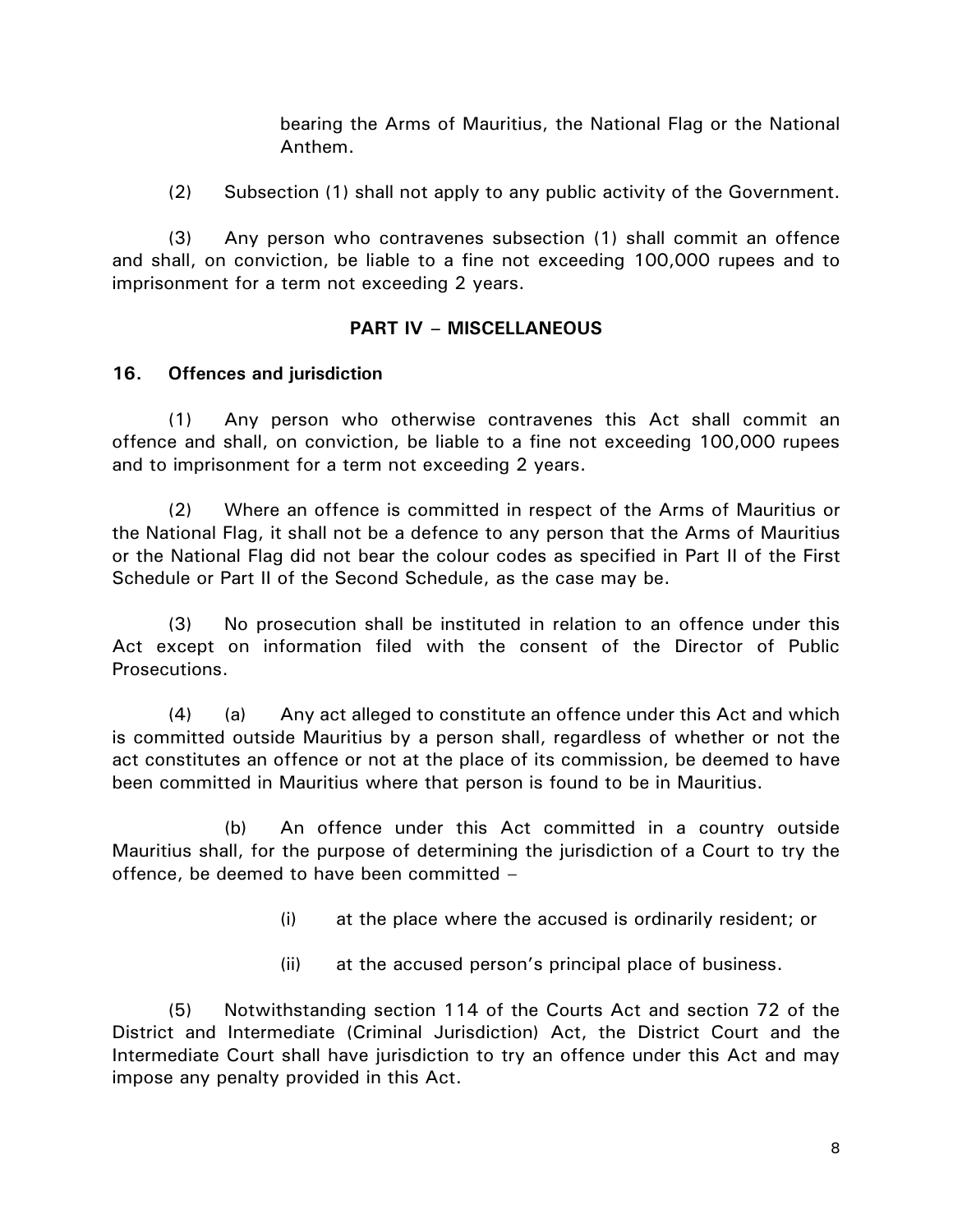(6) The Court before which a person is convicted for an offence under this Act may, in addition to the penalty imposed, order any article or matter used in the commission of the offence to be forfeited.

## **17. Regulations**

(1) The Prime Minister may make such regulations as he thinks fit for the purposes of this Act.

(2) Any regulations made under subsection (1) may, in particular, provide for  $-$ 

- (a) the places where, the days or occasions on which, and the times during which, the National Flag shall be flown; and
- (b) the manner by which the National Flag is to be flown, including the precedence to be accorded in relation to other specified flags or classes of flags.

(3) Any regulations made under this Act may provide that any person who contravenes them shall commit an offence and shall, on conviction, be liable to a fine not exceeding 100,000 rupees and to imprisonment for a term not exceeding 2 years.

## **18. Repeal**

(1) The National Flag Act 2016 is repealed.

(2) The National Flag (Standard Size and Dimension, Colour Codes and Materials) Regulations 2016 are revoked.

## **19. Consequential amendments**

- (1) The Copyright Act is amended, in section  $2 -$ 
	- (a) in the definition of "artistic, literary or scientific work", in paragraph (b), by repealing subparagraph (xii) and replacing it by the following subparagraph –
		- (xii) a national symbol under the National Flag, Arms of Mauritius, National Anthem and Other National Symbols of Mauritius Act 2022; but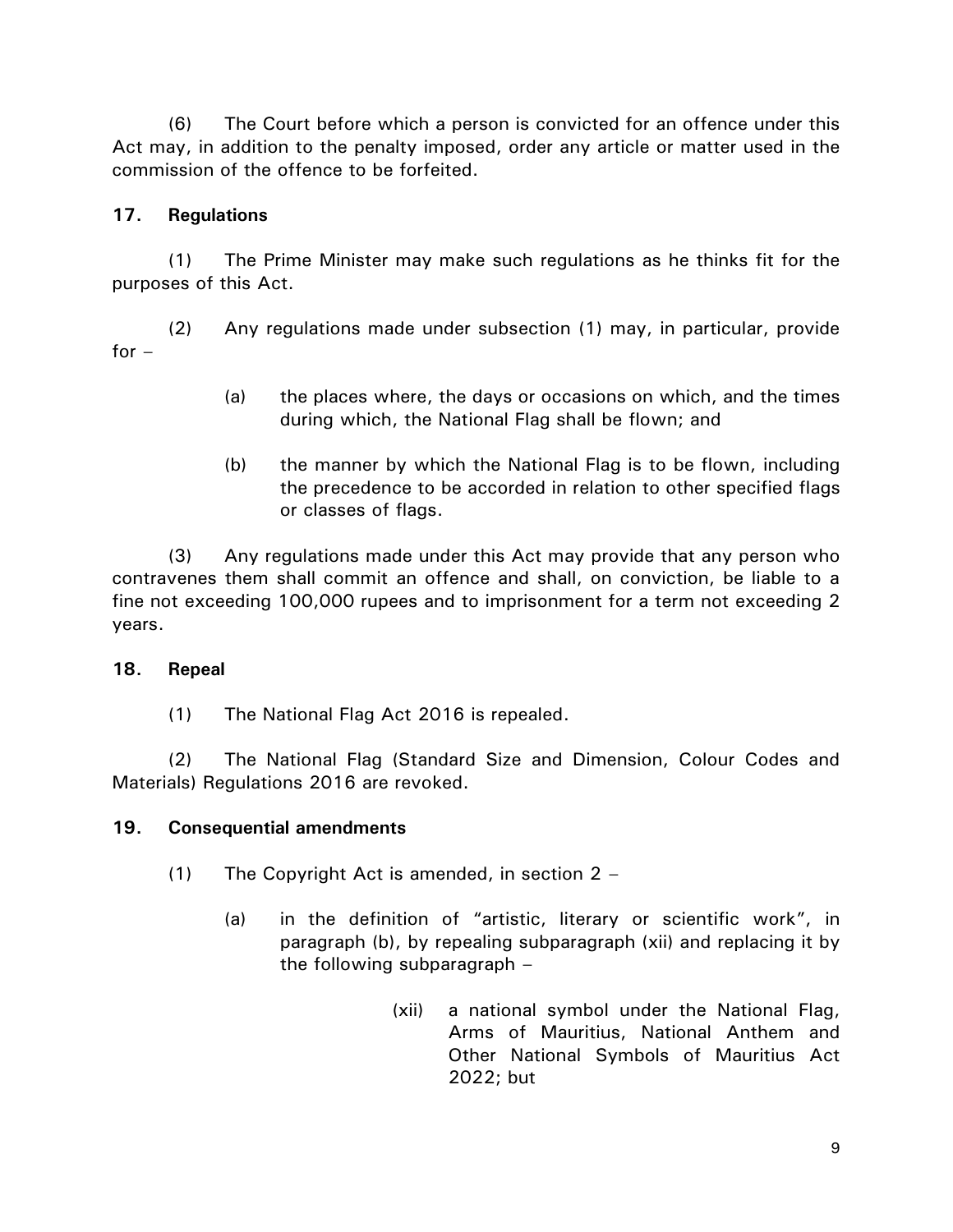- (b) by deleting the definition of "national flag".
- (2) The Criminal Code is amended
	- (a) by repealing section 76A;
	- (b) in section 100, in subsection (1), by repealing paragraph (a).
- (3) The Interpretation and General Clauses Act is amended
	- (a) in section 2, by deleting the definition of "Arms of Mauritius" and replacing it by the following definition –

"Arms of Mauritius" means the armorial ensigns and supporters of Mauritius as set out and described in Part I of the First Schedule to the National Flag, Arms of Mauritius, National Anthem and Other National Symbols of Mauritius Act 2022;

(b) by repealing the Schedule.

(4) The Merchant Shipping Act is amended, in section 2, by deleting the definition of "national flag" and replacing it by the following definition –

> "National Flag" has the same meaning as in the National Flag, Arms of Mauritius, National Anthem and Other National Symbols of Mauritius Act 2022;

## **20. Saving provision**

Any authorisation granted by the Prime Minister under section 5(1)(f) under the repealed National Flag Act 2016 shall be deemed to have been granted under this Act.

## **21. Commencement**

(1) Subject to subsection (2), this Act shall come into operation on a date to be fixed by Proclamation.

(2) Different dates may be fixed for the coming into operation of different sections of this Act.

 $\mathcal{L}_\text{max}$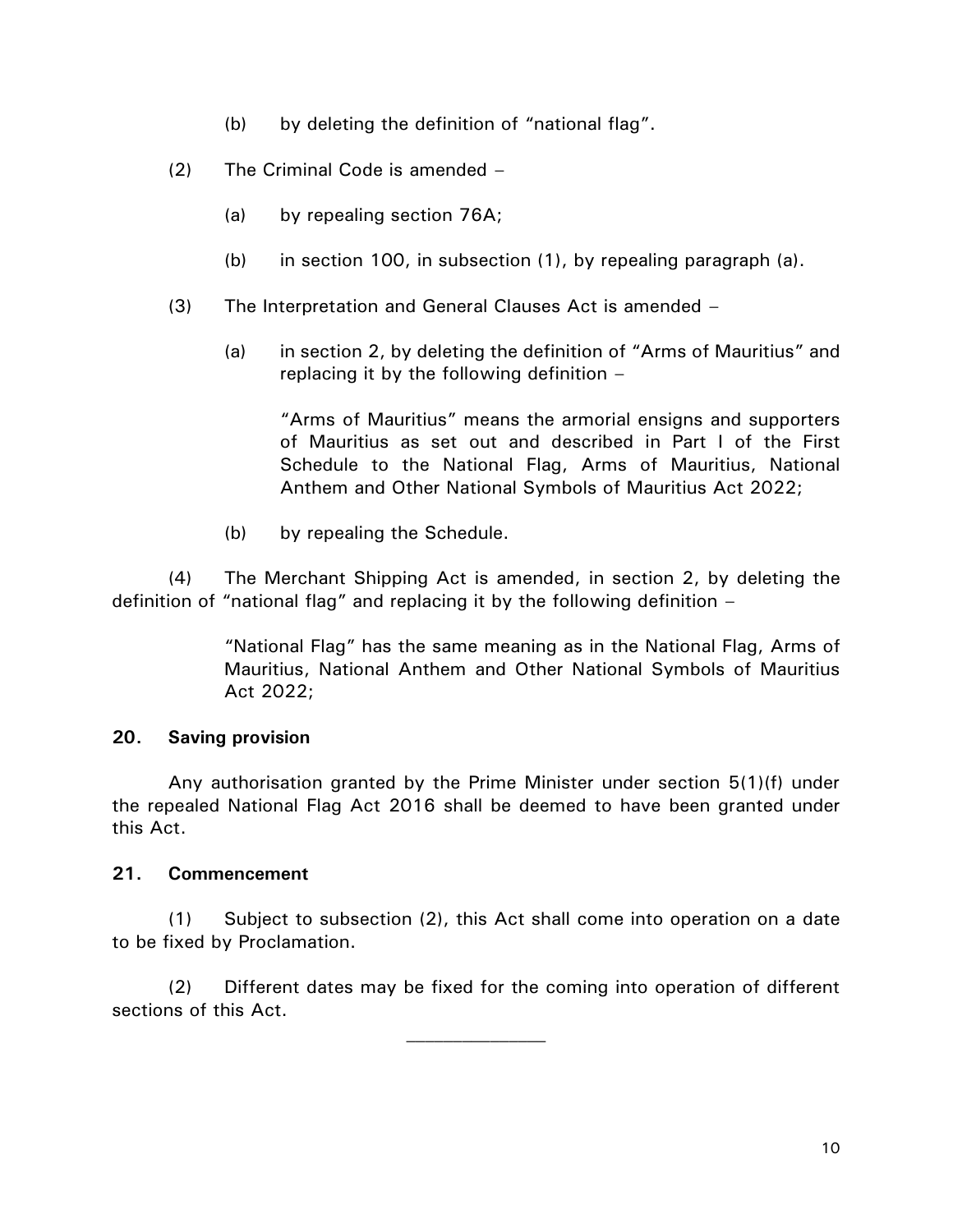#### **FIRST SCHEDULE** [Section 4]

## **PART I – ARMS OF MAURITIUS**

The armorial ensigns and supporters of Mauritius –

(a) shall be as follows –



- (b) shall be described as
	- $(i)$  for arms  $-$ 
		- (A) quarterly azure (blue) and or, in the first quarter a lymphad of the last;
		- (B) in the second, 3 palm trees eradicated vert (green);
		- (C) in the third, a key in pale the wards downwards gules (red); and
		- (D) in the last issuant, from the base a pile, and in chief a mullet argent (silver); and
	- (ii) for supporters  $-$ 
		- (A) on the dexter side, a dodo per bend sinister embattled gules (red) and argent (silver); and
		- (B) on the sinister side, a sambur deer per bend embattled argent (silver) and gules (red),

each supporting a sugar cane erect proper;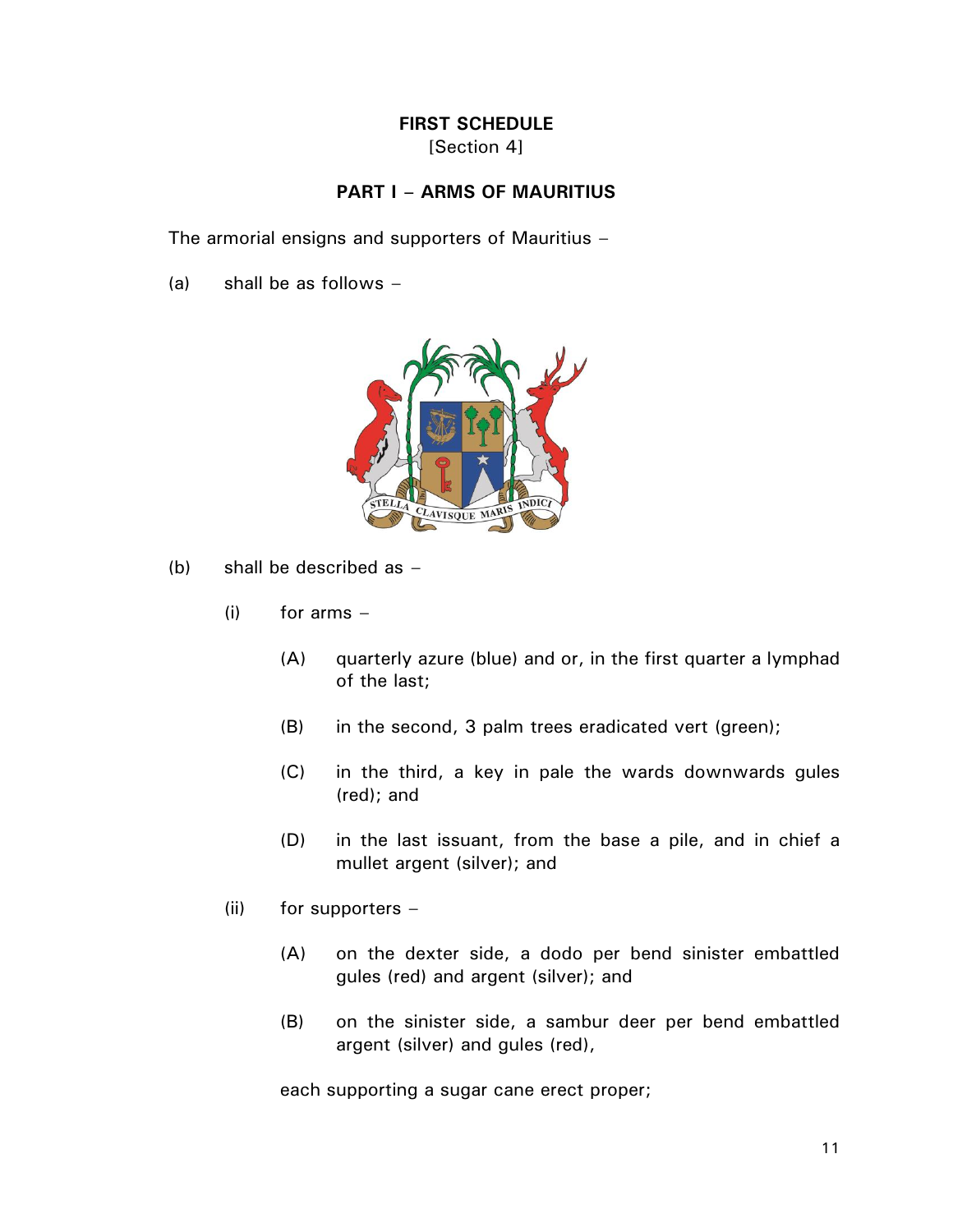## (iii) with the motto "*Stella Clavisque Maris Indici*".

## **PART II – COLOURS AND COLOUR CODES OF ARMS OF MAURITIUS**

| <b>Colours of</b><br>Arms of<br><b>Mauritius</b> | <b>Pantone colour</b><br>codes | Cyan, Magenta, Yellow and Black values |                        |               |                      |
|--------------------------------------------------|--------------------------------|----------------------------------------|------------------------|---------------|----------------------|
|                                                  |                                | Cyan<br>(% )                           | <b>Magenta</b><br>(% ) | Yellow<br>(%) | <b>Black</b><br>(% ) |
| Red                                              | 1795CP                         | 0                                      | 96                     | 93            | $\overline{2}$       |
| <b>Blue</b>                                      | 661CP                          | 100                                    | 75                     | $\Omega$      | 6                    |
| Green                                            | 7482CP                         | 90                                     | $\Omega$               | 93            | $\Omega$             |
| Gold                                             | 465CP                          | 9                                      | 29                     | 66            | 24                   |
| Silver                                           | Process black C                | 0                                      | 0                      | 0             | 30                   |
|                                                  |                                |                                        |                        |               |                      |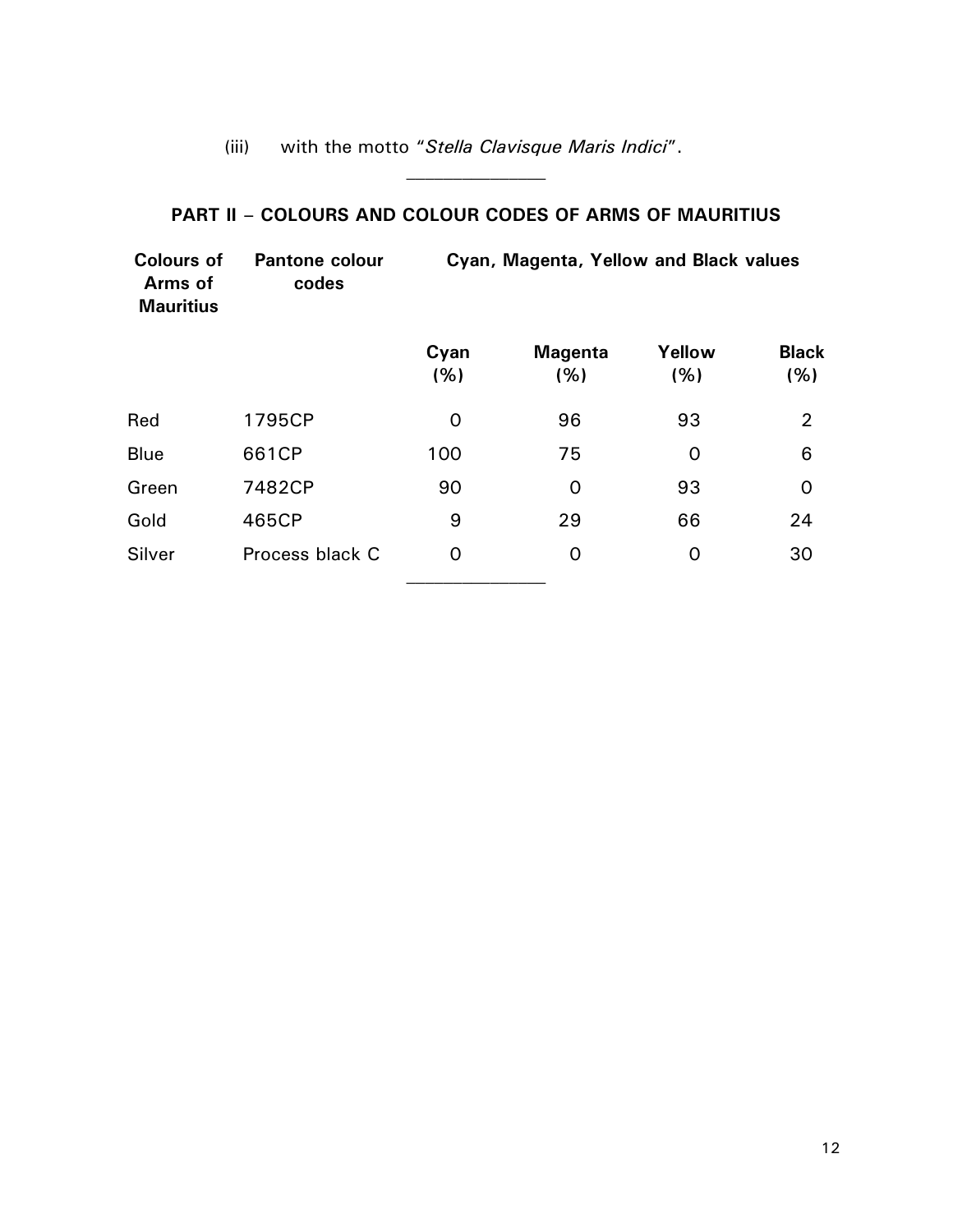### **SECOND SCHEDULE** [Section 5]

## **PART I – NATIONAL FLAG OF MAURITIUS**

- **1.** The National Flag of Mauritius
	- (a) shall be as follows –



- $(b)$  shall  $-$ 
	- (i) consist of 4 horizontal stripes of equal width;
	- (ii) bear the national colours red, blue, yellow and green in that order starting from the top; and
	- (iii) be in the proportion of 3 horizontally to 2 vertically.

**2.** The symbolic meaning of colours of the National Flag of Mauritius shall be as follows –

- (a) red, representing the struggle for freedom and independence;
- (b) blue, representing the Indian Ocean in the middle of which Mauritius is situated;
- (c) yellow, representing the new light of independence; and
- (d) green, representing the agriculture of Mauritius and its colour throughout the 12 months of the year.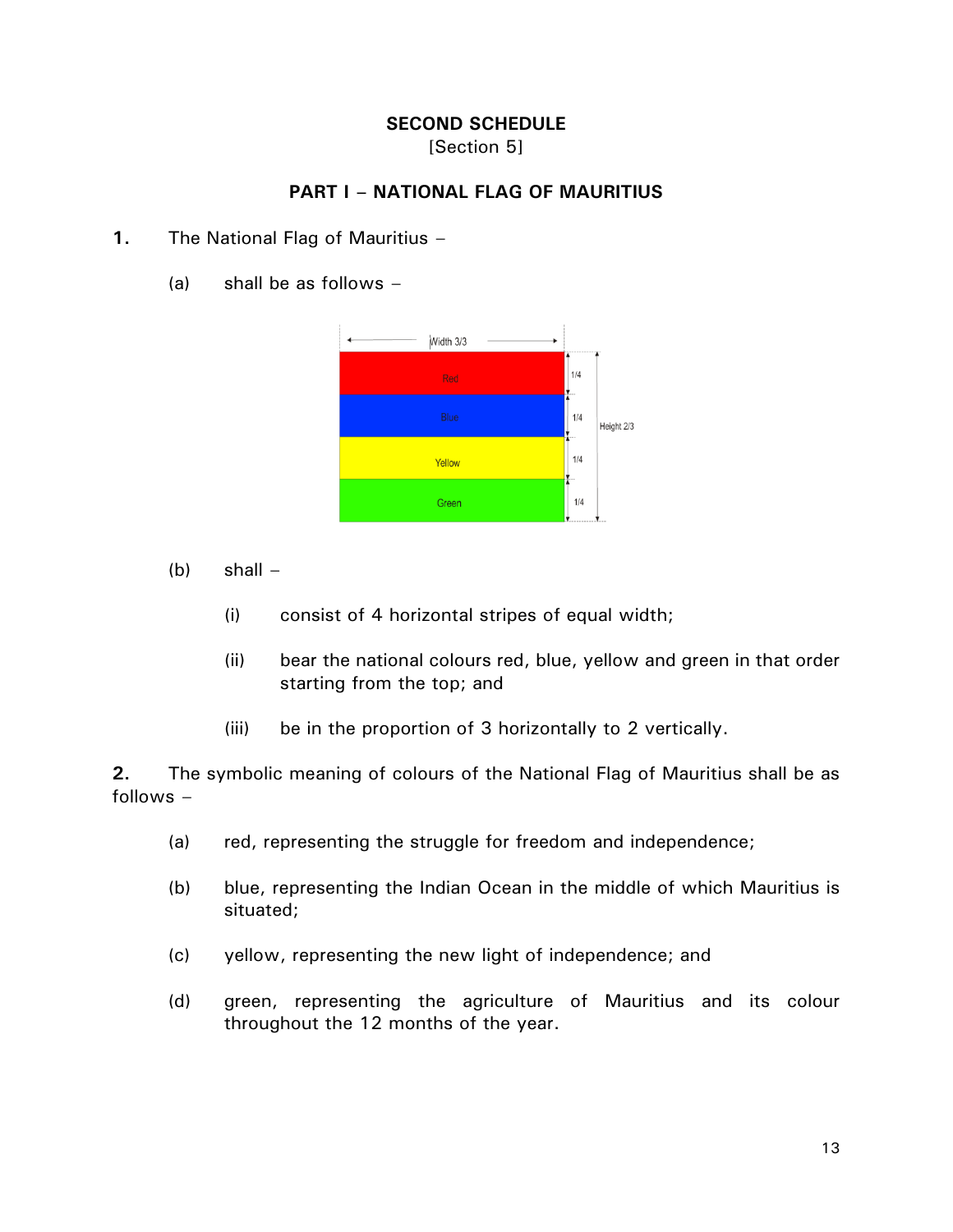## **PART II – STANDARD SIZE AND DIMENSION, COLOUR CODES AND MATERIALS OF NATIONAL FLAG OF MAURITIUS**

## **STANDARD SIZE AND DIMENSION**

**1.** The standard size and dimension for the National Flag shall be as follows –

| <b>Type of National Flag</b> | Width x height   | Height of each colour<br>band |  |
|------------------------------|------------------|-------------------------------|--|
|                              | (mm)             | (mm)                          |  |
| Mast flag                    | 1,800 x 1,200    | 300                           |  |
| Desk flag or handheld flag   | $150 \times 100$ | 25                            |  |
| Car flag                     | $300 \times 200$ | 50                            |  |

**2.** A tolerance of  $\pm$  2 per cent shall be allowed on the dimensions of the different coloured sections of the National Flag.

## **COLOUR CODES**

**1.** The colour codes corresponding to the 4 colours of the National Flag shall be as follows –

| <b>Colour</b> | <b>Pantone fashion home cotton</b> |
|---------------|------------------------------------|
| Red           | $18 - 1664TCX$                     |
| Blue          | $19 - 3939TCX$                     |
| Yellow        | $14 - 0957TCX$                     |
| Green         | $17 - 6030T$ CX                    |

**2.** The tolerance for overlapping between 2 different colours shall be one millimetre.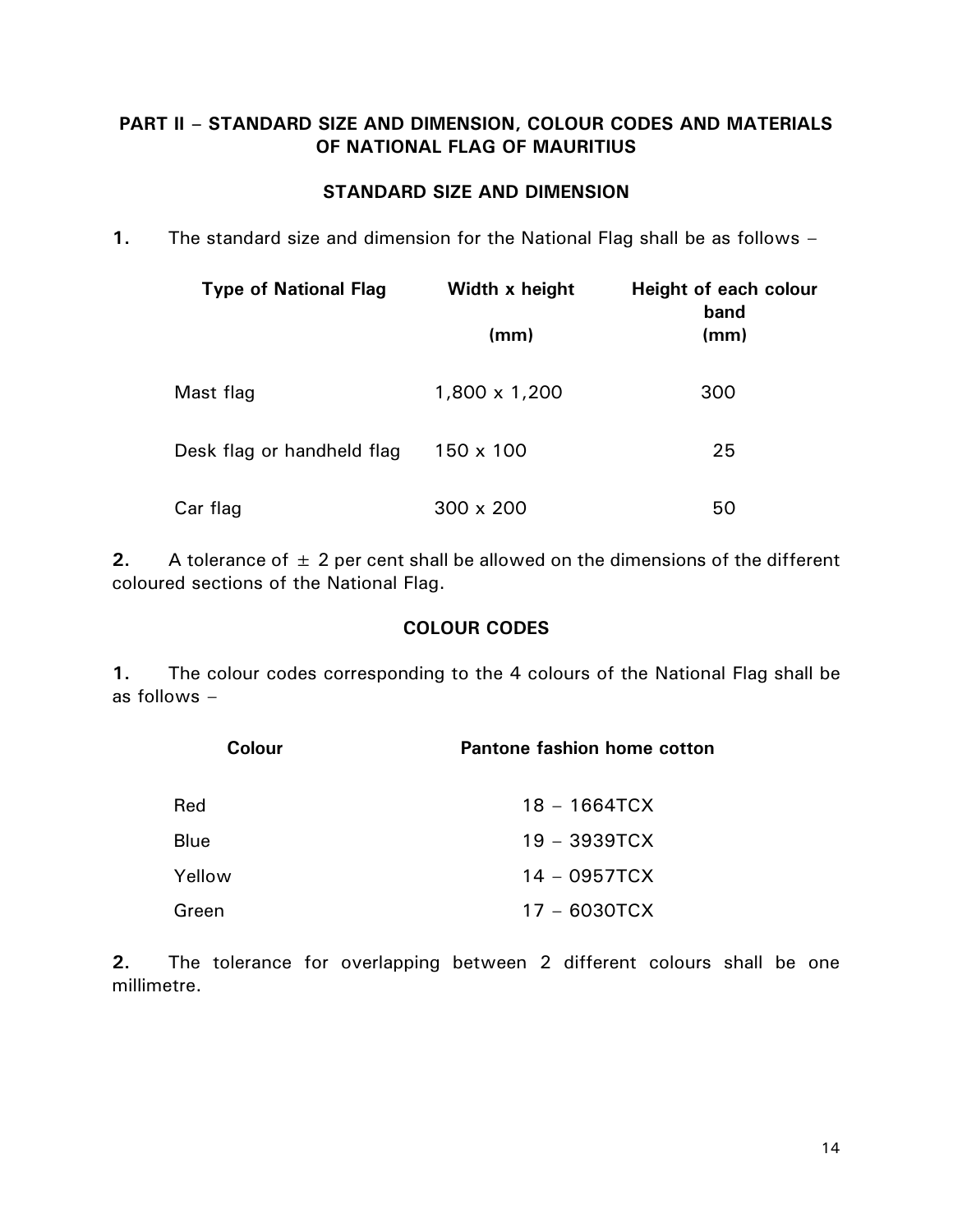## **MATERIALS**

The properties of the materials for the mast flag shall be as follows –

| <b>Property</b>                                              | <b>Requirement</b> | <b>Test method</b> |
|--------------------------------------------------------------|--------------------|--------------------|
| Composition $-$ % polyester                                  | 100                | $\ast$             |
| Construction                                                 | <b>Plain weave</b> | ISO 3572           |
| Mass per unit area (free from<br>non-fibrous material), g/m2 | 150<br>$+5$        | <b>ISO 3801</b>    |

*\*Polyester fibres dissolve at room temperature (or on slight warming in o-chlorophenol) and in hot m-cresol*

 $\mathcal{L}_\text{max}$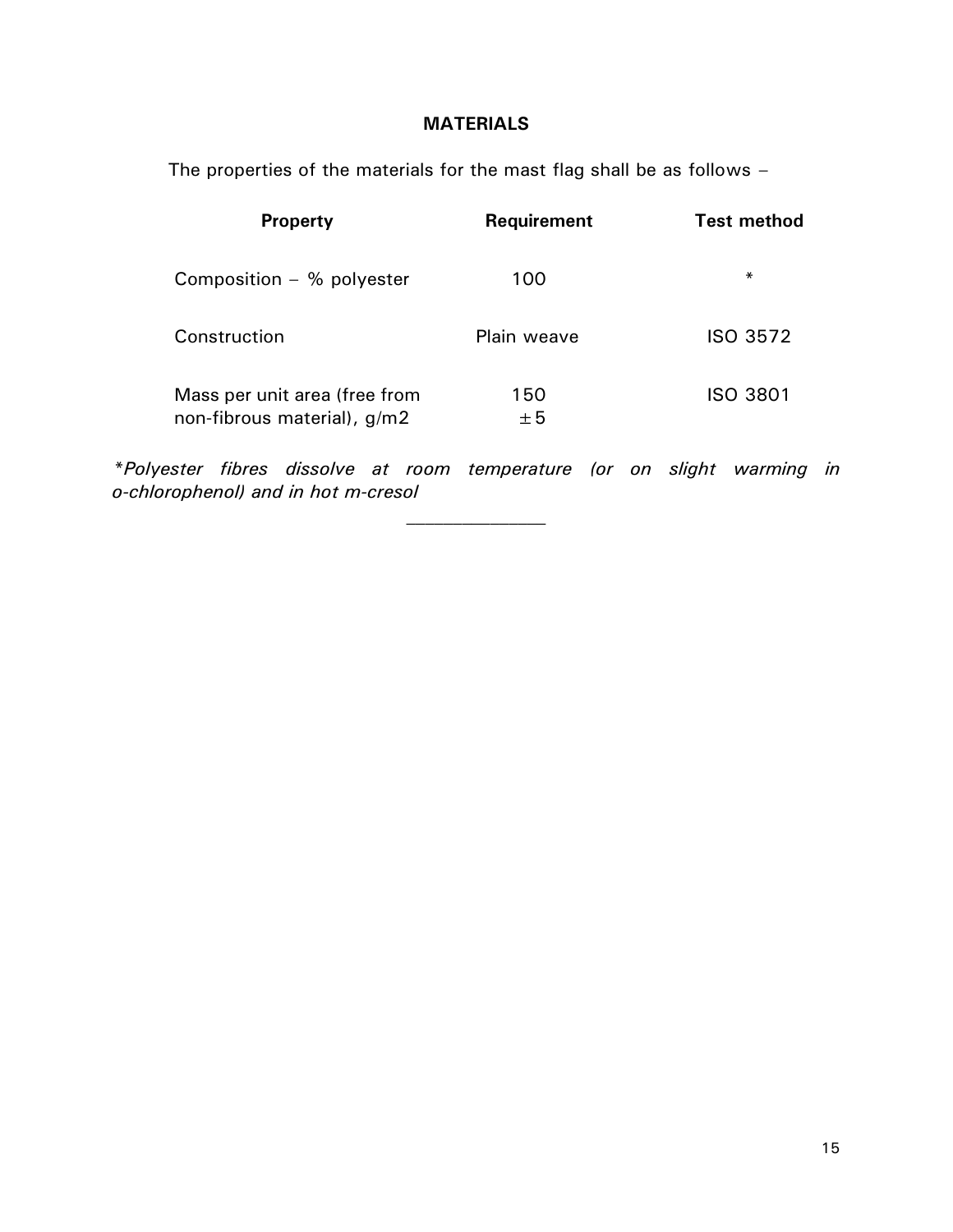### **THIRD SCHEDULE** [Section 6]

## **NATIONAL ANTHEM OF MAURITIUS**

## **PART I –LYRICS OF MOTHERLAND**

Glory to thee, Motherland

O motherland of mine.

Sweet is thy beauty,

Sweet is thy fragrance,

Around thee we gather

As one people,

As one nation,

In peace, justice and liberty.

Beloved Country,

May God bless thee.

For ever and ever.